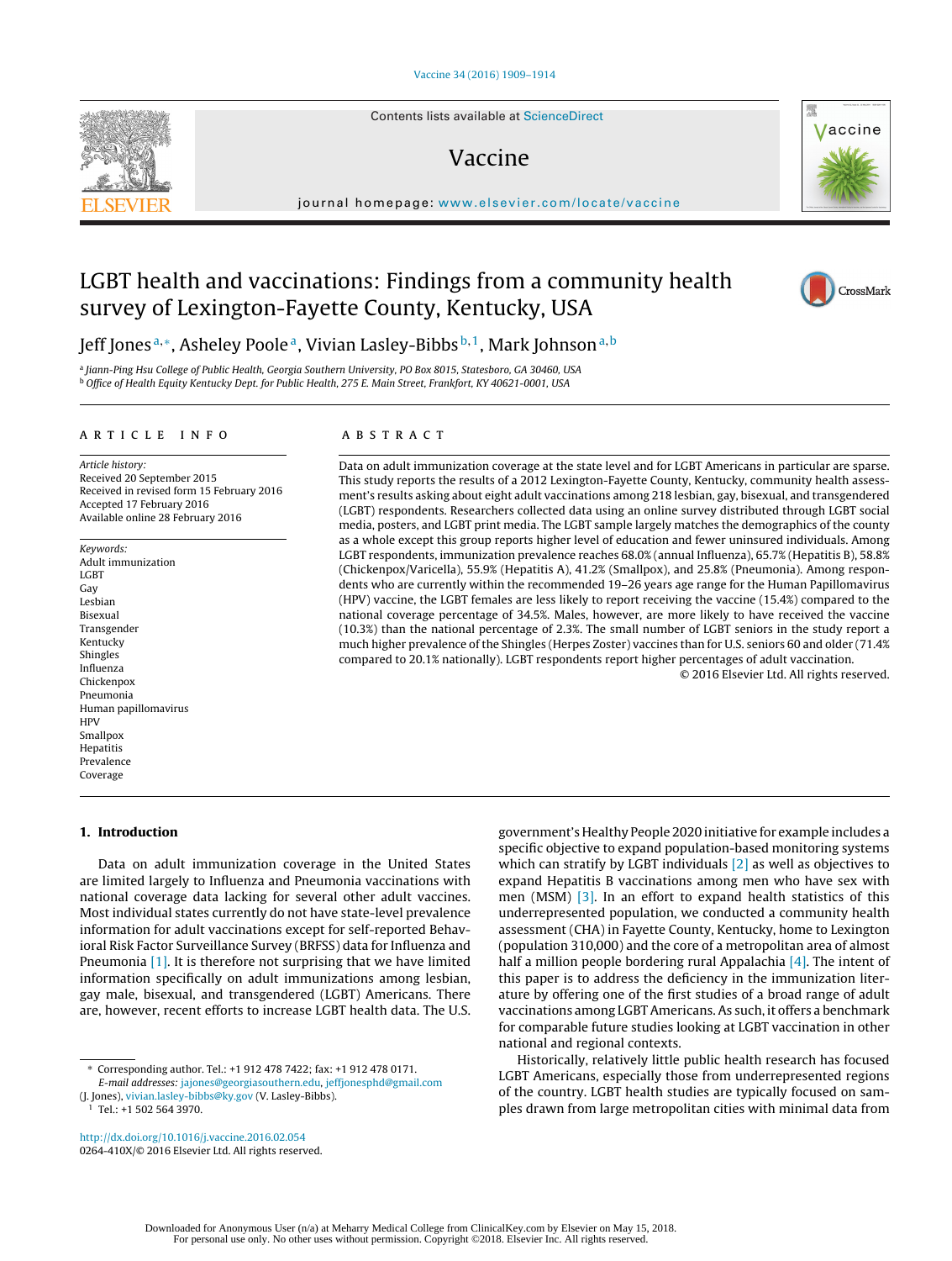Southern and Appalachian LGBT populations. Over a 20 year period from 1980 to 1999 for example, only 0.1% of English language articles on human health in the MEDLINE index addressed LGBT populations [\[5\].](#page-4-0) A subsequent study covering a 22 year period from 1989 to 2011 also found that only 0.1% of National Institutes of Health (NIH) funded research included LGBT populations [\[6\].](#page-4-0) Among these, comprehensive CHAs of local communities such as the Fayette County study are apparently non-existent [\[5\].](#page-4-0) For example, while a number of recent studies using existing secondary data examine the health of Americans by different sexual orientations, we have been unable to identify a single LGBT-focused CHA specific to a particular city or county [\[7,8\].](#page-4-0) Indeed, very little information exists about the preventative health practices, including vaccinations, of LGBT populations outside of major urban regions.

# 1.1. Existing adult immunization data for the general population

Coverage data for adult immunizations are limited for all adults. While the U.S. Centers for Disease Control and Prevention (CDC) reports national coverage data for Influenza, Hepatitis A, Hepatitis B, Pneumonia, Shingles, and the Human Papillomavirus (HPV), the CDC does not report national coverage for Chickenpox (Varicella) or Smallpox [\[9\]](#page-4-0) (see [Table](#page-3-0) 4). The CDC also currently does not report state-level data because not all states have operational Immunization Information Systems (IIS) and/or adultimmunization registries [\[9\].](#page-4-0) The Kentucky Immunization Registry for example, was scheduled to launch in November 2015 and was not operational when this study was conducted [\[10\].](#page-4-0)

The existing Kentucky adult immunization coverage data comes from the 2012 Kentucky BRFSS and provides data only on selfreported Influenza and Pneumonia vaccinations. For 2012 the BRFSS data show the prevalence of Kentuckians aged 65 years and older who have been immunized for Influenza (KY 61.8% vs. US 60.1%, annually) and Pneumonia (KY 65.6% vs. US 68.8%, lifetime) closely mirrors national immunization rates among seniors.Within the state's senior population, there are no statistically significant differences in Influenza immunization in terms of sex, race, education, or annual income, although Kentucky's Black seniors are significantly less likely to be immunized against Pneumonia (49.9% of Black seniors compared to 66.9% of White seniors) [\[11\].](#page-4-0)

The Kentucky BRFSS does not report county-level data but does provide data at the multi-county Area Development District (ADD) level. Lexington-Fayette County is part of the Bluegrass ADD. In 2012 the BRFSS reports a prevalence estimate of 62.8% among Bluegrass ADD seniors for the Influenza inoculation in the past twelve months and 63.2% for lifetime Pneumonia vaccine coverage [\[11\].](#page-4-0) In 2010 the University of Kentucky and Kentucky Department for Public Health analyzed county-level data and calculated 42% of Fayette County adults (19 and older) had received the Influenza vaccine in the past year compared to 39% among all Kentuckians [\[12\].](#page-4-0) Prevalence estimates for the general Kentucky or Fayette County population for other adult immunizations do not currently exist. Therefore, this study's county-level data on adult LGBT vaccinations are unique.

## 1.2. Existing adult immunization data for the lgbt population

Adult vaccination data and LGBT health data in general are rare, and the existing published LGBT vaccine studies largely focus on immunizations against sexually transmitted diseases such as HPV and Hepatitis A and B [\[7,13–17\].](#page-4-0) While one study does examine a broader range of adult vaccinations for MSM in prison, there are problems in generalizing this study to the majority of gay and bisexual men [\[18\].](#page-4-0)

Population-based survey data have historically not asked for respondents' sexual orientation [\[19\].](#page-5-0) More recently, however, the CDC has added sexual orientation questions to the 2013 National Health Interview Survey (NHIS)<sup>[8]</sup>. Among the 1.6% of respondents identifying as gay or lesbian in these face-to-face health interviews, 45.8% aged 18 and older report having received the Influenza vaccine in the past year. Among the 0.7% identifying as bisexual, 34.7% aged 18 and older report having received the Influenza vaccine in the past year  $[8]$ .

Prior to 2011, 25 states and the District of Columbia included at least one item asking about sexual orientation identity or samesex sexual behaviors on their states' version of the BRFSS [\[20\].](#page-5-0) Kentucky, however, first added a sexual orientation question to its BRFSS questionnaire in 2014. At the time of this article, these data are not publicly available [\[21\].](#page-5-0)

Therefore, while the individual states seek to establish state immunization registries, state-level vaccine coverage data for adults currently are limited. For individual counties within states such data are rare. While the BRFSS data do compare Influenza and Pneumonia vaccination coverage by sex and race, most states have yet to collect or publish immunization data by sexual orientation. With its focus on a broad number of adult immunizations, this study's county-level data on understudied LGBT residents contributes to filling a large gap in immunization research.

## **2. Methods**

This study was approved by the Fayette County Health Department's Internal Review Board (IRB) and funded by the Kentucky Office of Health Equity and the Kentucky HIV/AIDS Program. Study design included (a) a series of eight focus groups and (b) a crosssectional survey of a convenience sample of local LGBT individuals conducted in 2012–2013. Researchers gathered data via eight confidential exploratory focus groups targeting different local LGBT communities living in the Lexington area. These focus groups were then used to design an anonymous web-based survey with an offline paper survey also available to respondents.

## 2.1. Focus groups

This study began with eight exploratory focus groups seeking input from various LGBT communities in Fayette County such as youth (ages 18–26), African-Americans, Hispanics, lesbian women, and gay men. Participants were recruited through social media advertisements such as Facebook. Focus group participants completed a short paper survey collecting their demographics and information on insurance coverage. An average of eight people participated in each focus group.

#### 2.1.1. Online survey recruitment

The feedback provided by the focus groups helped in the development of the online CHA survey. Researchers distributed the URL for the online survey through general and LGBT-specific social media such as Facebook and Lambdanet (a local LGBT listserv). Posters were distributed in Lexington gay bars, and 15 paper surveys were collected from individuals who wished to participate offline. Participants received no compensation for their voluntary participation. Participants were not pre-screened for selection criteria.

# 2.1.2. Measures

The resulting analytic sample of 218 individuals responding to the immunization questions was analyzed using univariate statistics and chi-square tests. Data were analyzed using IBM SPSS 22.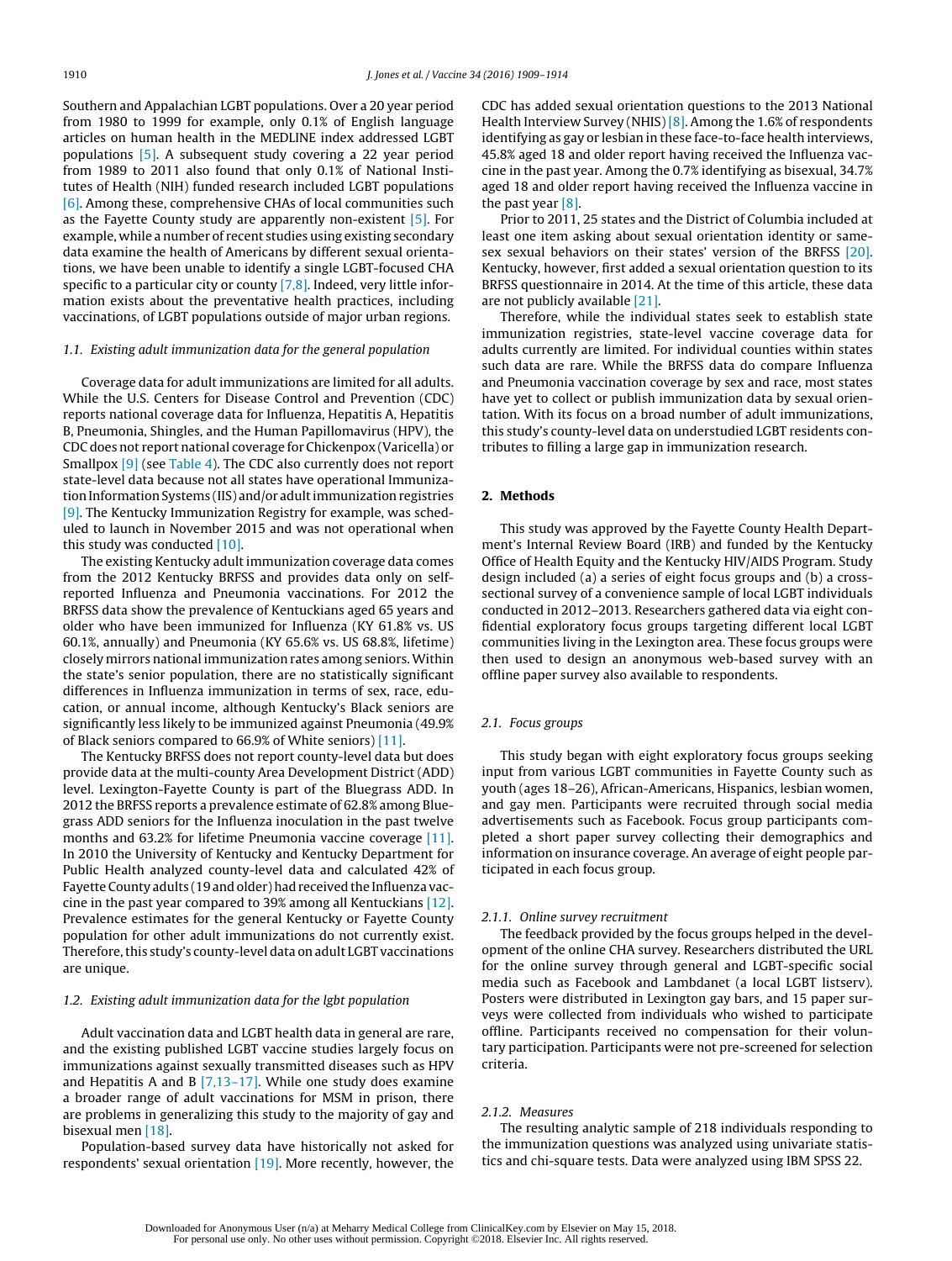# <span id="page-2-0"></span>**3. Results**

This survey reports on the health needs of LGBT residents of Lexington-Fayette County, Kentucky. Sexual identity, however, is challenging to define. For this study we selected respondents as belonging to our LGBT sample if they self-reported:

- Being transgendered (The transgendered category consists of the options to mark either female to male (F2M) or male to female (M2F).)
- Defined themselves as homosexual/gay/lesbian or bisexual.
- Defined themselves as a heterosexual and self-reported sexual behaviors with a member of the same sex.

After filtering out 46 exclusively heterosexual female respondents, the resulting LGBT sample consisted of 306 respondents (224 online survey participants, 15 paper survey participants, and 67 focus group participants.) Of the 239 individuals who completed the survey online or via a paper copy, 218 answered the eight immunization questions.

Four out of five respondents self-identify as homosexual, gay, or lesbian with another 14.5% identifying as bisexual. In terms of selfreported sexual partners, the female respondents are more likely to list both female and male sexual partners (see Tables 2 and 3).

While the LGBT sample consists of a convenience sample and therefore cannot be said to be statistically representative of every LGBT person living in Fayette County, the demographics of the sample closely mirror the county's total 2012 demographics with a few key differences. Primarily, the sample respondents report considerably higher education than the general population. The sample is also slightly more racially diverse, and the sample's mean age is 4 years older than for Fayette County residents as a whole. The U.S. Census Bureau does not collect gender data inclusive oftransgendered categories, so we cannot compare the handful of transgendered respondents' demographics to the total Fayette County population of transgendered. Overall, analysis of the study sample's demographic composition points to close similarities to the total county population (see [Table](#page-3-0) 4).

The analytic sample consists of 218 individuals who responded to eight questions asking about adultimmunizations. Ranging from 5.0% of respondents on the Influenza vaccine question to 22.0% on the Hepatitis A vaccine question, a sizeable number of respondents report not knowing whether they have received a vaccine.

Respondents are most likely to report having received an Influenza vaccine. Almost two-thirds (68.0%) of respondents

#### **Table 1**

| Sexual orientation. |  |  |  |  |
|---------------------|--|--|--|--|
| Percentagen = $281$ |  |  |  |  |
| 80.8 (227)          |  |  |  |  |
| 14.6(41)            |  |  |  |  |
| 2.1(6)              |  |  |  |  |
| 2.5(7)              |  |  |  |  |
|                     |  |  |  |  |

## **Table 2**

Sexual partners.

| Sexual<br>partners  | Males         | Females      | Male-to-female<br>transgendered | Female-to-<br>male<br>transgendered |
|---------------------|---------------|--------------|---------------------------------|-------------------------------------|
| All men             | 68.4% (93)    | $0.8\%$ (1)  | $44.0\%$ (4)                    | $25.0\%$ (1)                        |
| Mostly men          | $21.3\%$ (29) | $8.5\%$ (11) | $11.0\%$ $(1)$                  | $0.0\%$ (0)                         |
| Both men &<br>women | $8.1\%$ (11)  | 33.1% (43)   | $33.0\%$ $(3)$                  | $25.0\%$ (1)                        |
| Mostly women        | $2.2\%$ $(3)$ | 38.5% (50)   | $0.0\%(0)$                      | $25.0\%$ (1)                        |
| All women           | $0.0\%$ (0)   | 19.2% (25)   | $11.0\%$ $(1)$                  | $25.0\%$ $(1)$                      |

| $\sim$ |
|--------|
|        |

| Demographics. |
|---------------|
|---------------|

| Demographics                      | <b>Fayette County</b><br>(2012 data unless<br>otherwise noted) | LGBT respondents<br>(2012) |  |  |  |
|-----------------------------------|----------------------------------------------------------------|----------------------------|--|--|--|
| Sex $n = 281$                     |                                                                |                            |  |  |  |
| Females                           | 51.0%                                                          | 49.3% (132)                |  |  |  |
| Males                             | 48.0%                                                          | 50.7% (136)                |  |  |  |
| Male-to-female                    |                                                                | $3.2\%$ $(9)$              |  |  |  |
| transgendered                     |                                                                |                            |  |  |  |
| Female-to-male                    |                                                                | $1.4\%$ $(4)$              |  |  |  |
| transgendered                     |                                                                |                            |  |  |  |
| Race $n = 281$                    |                                                                |                            |  |  |  |
| White                             | 79.0%                                                          | 77.4% (216)                |  |  |  |
| Black                             | 15.0%                                                          | 13.6% (38)                 |  |  |  |
| Multi-racial                      | 2.0%                                                           | $4.3\%$ (12)               |  |  |  |
| Native American                   | 0.4%                                                           | $1.8\%$ $(5)$              |  |  |  |
| Other                             | 0%                                                             | $1.4\%$ $(4)$              |  |  |  |
| Asian American                    | 3.0%                                                           | $0.7\%(2)$                 |  |  |  |
| Ethnicity $n = 281$               |                                                                |                            |  |  |  |
| Latino                            | 7.0%                                                           | $4.7\%$ (13)               |  |  |  |
|                                   |                                                                |                            |  |  |  |
| Education $n = 281$               |                                                                |                            |  |  |  |
| Percentage 25 years               | 89.0%                                                          | 97.2% (270)                |  |  |  |
| and older with a high             |                                                                |                            |  |  |  |
| school diploma                    |                                                                |                            |  |  |  |
| Percentage 25 years               | 31.0%                                                          | 60.1% (167)                |  |  |  |
| and older with a                  |                                                                |                            |  |  |  |
| Bachelor's degree or              |                                                                |                            |  |  |  |
| higher                            |                                                                |                            |  |  |  |
| Uninsured (Ages $18-64$ ) $n=281$ |                                                                |                            |  |  |  |
| 23%<br>11.1% (31)                 |                                                                |                            |  |  |  |
| <b>Median household</b>           | <b>Dollars (2010),</b>                                         | <b>Dollars (2012),</b>     |  |  |  |
| income                            | <b>Median</b>                                                  | <b>Median</b>              |  |  |  |
|                                   |                                                                | $n = 281$                  |  |  |  |
|                                   | \$48.306                                                       | \$40,001-\$50,000          |  |  |  |
| Mean age                          | <b>Years</b>                                                   | Years                      |  |  |  |
|                                   |                                                                | $n = 281$                  |  |  |  |
|                                   | 34 years                                                       | 39 years (272)             |  |  |  |
| <b>Relationship status</b>        | % of Households                                                | % of Respondents           |  |  |  |
|                                   |                                                                | $n = 281$                  |  |  |  |
| Single                            |                                                                | 37.4% (105)                |  |  |  |
| Dating someone                    |                                                                | 14.6% (41)                 |  |  |  |
| Living with partner               |                                                                | 32.7% (92)                 |  |  |  |
| Same-sex domestic                 | < 1.0%                                                         | $8.5\%$ (24)               |  |  |  |
| partners                          |                                                                |                            |  |  |  |
| Same-sex married                  |                                                                | $2.5\%$ $(7)$              |  |  |  |
| Opposite-sex married              |                                                                |                            |  |  |  |
|                                   | 44.2%                                                          | $4.3\%$ (12)               |  |  |  |
| Opposite-sex domestic<br>Partners | <1.0%                                                          |                            |  |  |  |

Note: Due to rounding not all percentages for sex and race may add up to 100%.

 $[n = 206]$  say they have received at least one annual inoculation against Influenza. Most respondents aged 19 and older have also been vaccinated for Hepatitis B (65.7%)  $[n=178]$ , Chickenpox (Varicella) (58.8%) [ $n = 187$ ], and Hepatitis A (55.9%) [ $n = 170$ ]. Vaccination for Smallpox is slightly less common (41.2%)  $[n=177]$  as is the Pneumonia vaccine (25.8%)  $[n=198]$ . Among respondents of all ages  $[n = 184]$ , 10.9% have received the Shingles (Herpes Zoster) vaccine. While the number of respondents in the 60 and older age group recommended for the Shingles vaccine is small  $[n=13]$ , 71.4% report having received the vaccine. Among respondents in the 19–26 age range recommended for the HPV vaccine, 15.4% of females and 10.3% of males report having received the vaccine (see Table 1).

## 3.1. Differences among sub-populations

The prevalence of adult immunizations also shows some statistically significant differences between respondent sub-groups. Men are more likely to have received the Hepatitis A vaccine

Downloaded for Anonymous User (n/a) at Meharry Medical College from ClinicalKey.com by Elsevier on May 15, 2018. For personal use only. No other uses without permission. Copyright ©2018. Elsevier Inc. All rights reserved.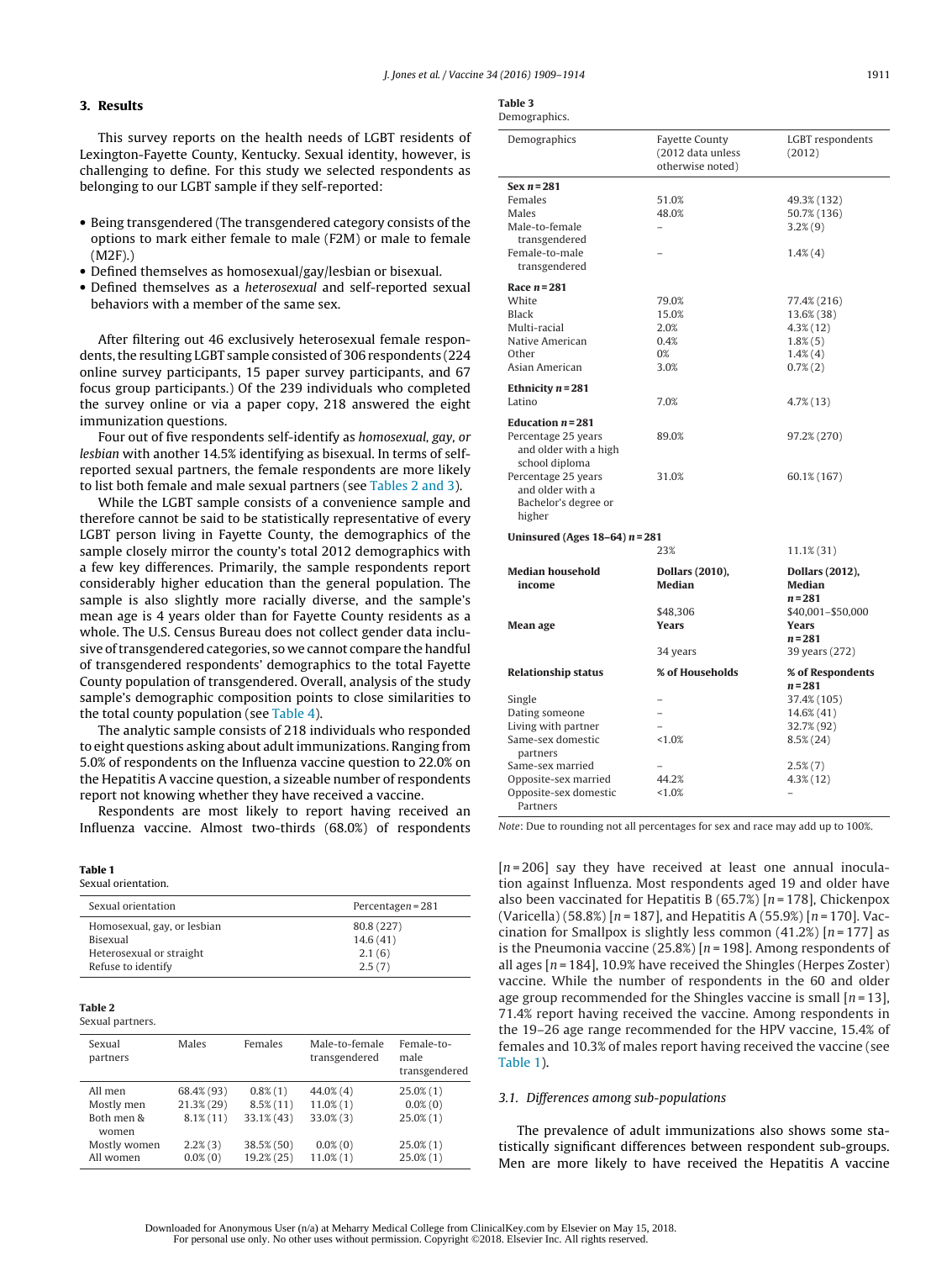#### <span id="page-3-0"></span>**Table 4** Vaccinations.

| Vaccinated for:<br>(reporting for age<br>group in brackets) | <b>Fayette County</b><br>LGBT respondents<br>$2012, \frac{8}{n}$ (n) | <b>Bluegrass ADD</b><br>2012 <sup>a</sup> | Kentucky<br>2012 <sup>a</sup> | National<br>coverage 2012 <sup>b</sup> | Lifetime CDC<br>adult recommen-<br>dations                                                                                                               |
|-------------------------------------------------------------|----------------------------------------------------------------------|-------------------------------------------|-------------------------------|----------------------------------------|----------------------------------------------------------------------------------------------------------------------------------------------------------|
| Influenza (19 and<br>older)                                 | 68.0% (206)                                                          | $\mathbf{c}$                              | $\mathbf{c}$                  | $41.5%$ <sup>d</sup>                   | One dose annually, 19<br>years and above                                                                                                                 |
| Influenza (65 and<br>older)                                 | $60.0\%$ (6)                                                         | 62.8%                                     | 61.8%                         | 66.2%                                  | One dose annually, 19<br>years and above                                                                                                                 |
| Hepatitis B (19 and<br>older)                               | 65.7% (178)                                                          | $\mathbf{c}$                              | $\mathbf{c}$                  | 35.3%                                  | Three doses, 19 years and<br>above for anyone not in a<br>long-term monogamous<br>relationship and also<br>specifically for men who<br>have sex with men |
| Chickenpox (Varicella)<br>(19 and older)                    | 58.8% (187)                                                          | $\mathbf c$                               | $\mathbf{c}$                  | $\mathbf c$                            | Two doses, 19 years and<br>above                                                                                                                         |
| Hepatitis A (19 and<br>older)                               | 55.9% (170)                                                          | $\mathbf{c}$                              | $\mathbf{c}$                  | 12.2%                                  | Two doses, 19 years and<br>above for men who have<br>sex with men                                                                                        |
| Smallpox (19 and<br>older)                                  | 41.2% (177)                                                          | $\mathbf c$                               | $\mathbf c$                   | $\mathbf c$                            | No longer recommended,<br>considered eradicated                                                                                                          |
| Pneumonia (19 and<br>older)                                 | 25.8% <sup>e</sup> (198)                                             |                                           |                               | 20.0% <sup>e</sup>                     | One or two doses, 65 years<br>or older                                                                                                                   |
| Pneumonia (65 and<br>older)                                 | $60.0\%$ $(6)$                                                       | 63.2%                                     | 65.6%                         | 59.9%                                  | One or two doses, 65 years<br>or older                                                                                                                   |
| HPV (Human<br>Papillomavirus) (19-26<br>years of age)       | $15.4\%$ <sup>[</sup> (91)10.3% <sup>g</sup> (78)                    | $\mathbf c$                               | $\mathbf{c}$                  | 34.5% <sup>f</sup> 2.3% <sup>g</sup>   | Three-dose series, all<br>females 19-26 years, males<br>$19-26$ years<br>(recommended for men<br>who have sex with men)                                  |
| Shingles (Herpes<br>Zoster) (60 and older)                  | $71.4\%$ <sup>h</sup> (13)                                           | $\mathbf{c}$                              | $\mathbf c$                   | 20.1%                                  | One dose, 60 years or older                                                                                                                              |

Note: The CDC recommendations detail various situations such as being HIV-positive or adopting a child from another country which contravene or recommend vaccinations not covered by this table. Refer to CDC Immunization Schedules for more detailed information.

<sup>a</sup> Kentucky Behavioral Risk Factor Survey 2012 Annual Report, (http://chfs.ky.gov/NR/rdonlyres/B83944D8-A64F-4C6E-B9AC-303C89313FE5/0/).<br><sup>b</sup> Source: William et al. [\[9\],](#page-4-0) Noninfluenza Vaccination Coverage Among Adults—Unite 2014/63(05);95–102.

 $c$  Adult coverage data not available.

<sup>d</sup> Source: Santibanez et al., Flu Vaccination Coverage, United States, 2012-13 Influenza Season, U.S. Centers for Disease Control and Prevention, ([http://www.cdc.gov/flu/](http://www.cdc.gov/flu/fluvaxview/coverage-1213estimates.htm)<br>fluvaxview/coverage-1213estimates.htm).

 $e$  Among all adults 18 and older (LGBT respondents) and among high risk adults 19 and older (CDC).

<sup>f</sup> Females, 19–26 years of age, 1 dose or more.

<sup>g</sup> Males, 19–26 years of age, 1 dose or more.

h Among adults 60 years and older.

than women  $X^2$  (1,  $n = 164$ ) = 6.462,  $p = .011$ . In terms of differences between White and Black respondents, White respondents are more likely than Black respondents to report receiving an annual Influenza vaccine  $X^2$  (1, n = 191) = 11.506, p = .001. Uninsured respondents are also less likely than insured ones to have had an Influenza shot  $X^2$  (1, n = 205)= 9.853, p = .002 but not for the other seven vaccines. Similarly, respondents with a Bachelor's degree or higher are more likely to report having had the Influenza vaccine  $X^2$  (1, n = 204) = 13.439, p = .000, and the Pneumonia vaccine  $X^2$  (1, n = 196)= 5.435, p = .020. Respondents who report they are HIV+ are likewise more likely to have had the Hepatitis A vaccine  $X^2$  (1, n = 135) = 7.740, p = .005 and the Pneumonia vaccine  $X^2$  (1,  $n = 156$  = 25.536,  $p = .000$ . While chi-square tests for the Hepatitis B ( $p = .096$ ) and the Influenza vaccine ( $p = .058$ ) approach significance with HIV+ individuals more likely to report receiving these other two vaccines, the difference for both vaccines do not reach statistical significance.

We also performed independent-samples *t*-tests to examine whether there are statistically significant differences by age for the eight vaccines. Indeed, the mean ages of respondents is significantly older among those reporting they have had the Influenza, Pneumonia, Shingles, and Smallpox vaccines. On the other hand, the mean ages of respondents reporting they have been vaccinated for HPV, Hepatitis A, and Hepatitis B is younger.

There were no statistically significant differences for adult immunizations by: (a) self-identified sexual orientations, (b) self-disclosure of one's sexual orientation to one's medical provider, or (c) military veteran status.

## **4. Discussion**

Public health research addressing LGBT individuals is especially rare for populations in the South and/or outside major metropolitan cities. Even among the U.S. population as a whole, data on adult vaccination coverage are sparse. These data from central Kentucky therefore provide a unique look at adult immunizations among LGBT Americans and point to several key findings:

## 4.1. Comparisons to national, state, and local coverage data

Of the eight vaccines studied, national coverage data exists for six of them. Of these six, the Fayette County LGBT respondents of all sexes report considerably higher immunization levels for five vaccines (Hepatitis A, Hepatitis B, Influenza (19 and older), Pneumonia (19 and older) and Shingles/Zoster) compared to national U.S. coverage data. Males in our study also are more likely to be inoculated against HPV compared to their national peers in the same 19–26 age range. The LGBT women in the 19–26 age range, however, have lower HPV immunization rates than their national peers. The small number of LGBT seniors in this study makes generalizations problematic, but immunizations appear to be on par with national, state, and county-level data for annual Influenza and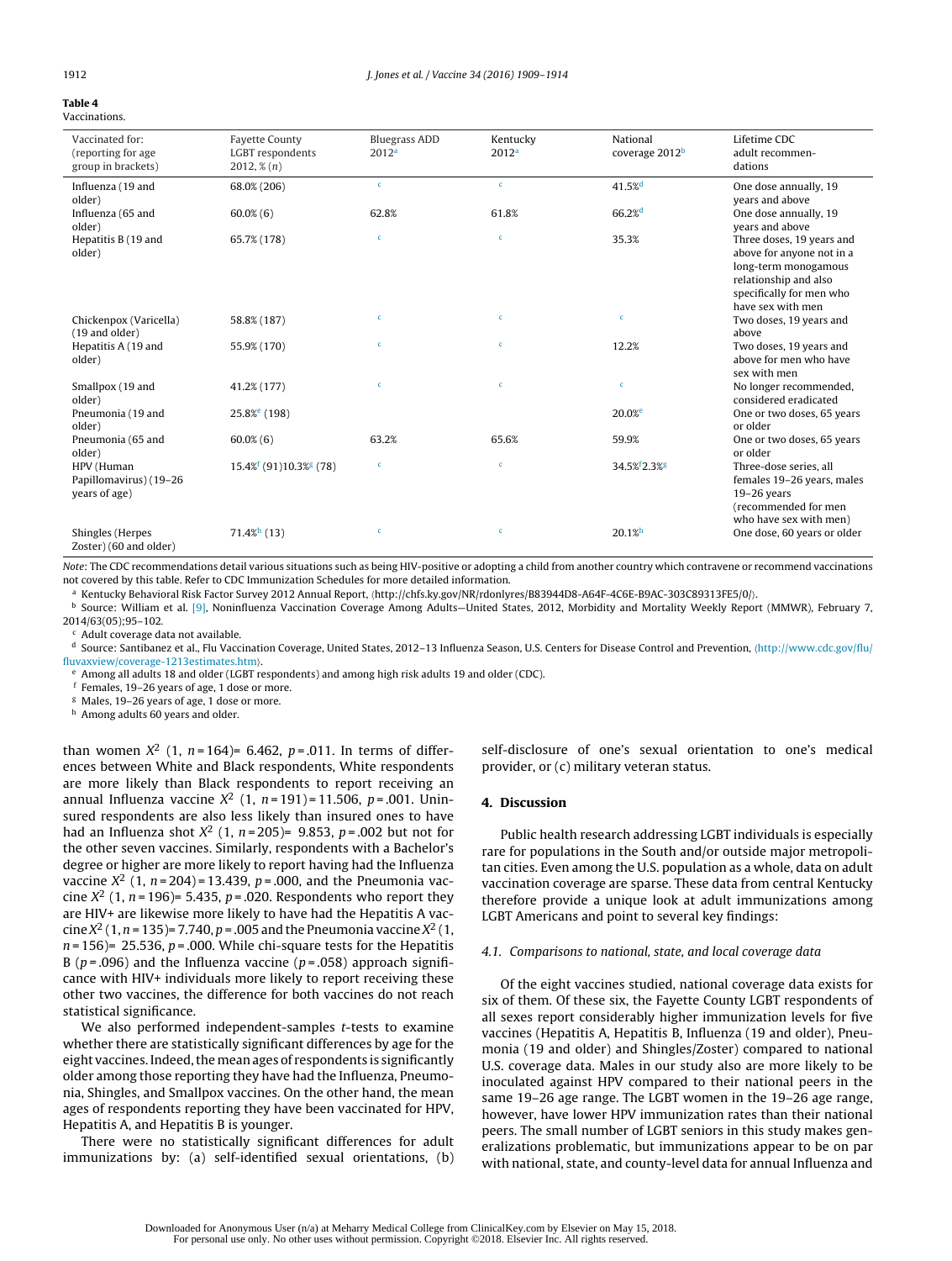<span id="page-4-0"></span>lifetime Pneumonia inoculations. Shingles vaccinations, however, are far higher (71.4% vs. 20.1%) for the LGBT seniors (see [Table](#page-2-0) 1). The Fayette County LGBT residents closely resemble the overall demographics of the county but stand out as having considerably higher education attainment. LGBT residents, however, do not earn more than their lesser-educated peers but are less likely to be uninsured. In terms of sexual attraction, the women in the Fayette County LGBT sample are more likely to list both female and male partners. This pattern corresponds to similar national findings from the 2011 to 2013 National Survey of Family Growth where females are more likely to have both male and female partners [\[22\].](#page-5-0)

History, age, and CDC recommendations likely play a role in some of these prevalence findings. Routine smallpox inoculations ceased in the US in 1972 with immunizations stopping in the mid-1960s in some states [\[23\].](#page-5-0) At least 53% of respondents were born after 1972 and therefore were born after smallpox vaccinations ended in the U.S. Similarly, 45% of the female respondents and 59% of the male respondents were too old for the recommended vaccination ages when the first HPV vaccine, Gardasil®, was approved by the Food and Drug Administration (FDA) in 2006 (females) and 2009 (males) [\[24\].](#page-5-0) Conversely, only 7% of respondents have reached the recommended ages for the Shingles and Pneumonia vaccines. CDC recommendations for adult immunizations such as Hepatitis A and B for MSM may also help explain the considerably higher percentage of LGBT respondents who have had the Hepatitis A and B vaccines compared to the national prevalence (see [Table](#page-2-0) 1).

This group of LGBT Americans reports a higher prevalence of immunization for five (six for males) adult vaccines compared to 2012 national data. Currently, county-level data for most adult vaccinations is not available for comparison. Future availability of Kentucky BRFSS data for senior immunizations (Influenza and Pneumonia) by sexual orientation may provide quality, populationbased survey data for these two vaccines. Until national and/or state adult immunization registries become fully functional, however, this study serves as the only current data on (a) a broad range of LGBT Americans' adult immunizations and (b) prevalence data for adult immunizations for a specific local population in a Southern U.S. state. This small study aims at expanding adult immunization data for LGBT Americans but draws on a specific urban area in the Upper South. Expanding population-level surveillance that includes sexual orientation such as Kentucky's BRFSS will advance our immunization knowledge, but including vaccines beyond Influenza and Pneumonia is needed. Comparative research examining immunization coverage of LGBT populations in other parts of the United States is also needed to contextualize whether this study's findings of higher vaccination prevalence among LGBT populations are consistent nationally or a reflection of this particular Kentucky sample.

# 4.2. Limitations

This study relies upon a non-random sampling technique (a convenience sample) which may not be representative of the entire adult LGBT population in Fayette County, and did not include individuals less than 18 years of age. Participants were also not pre-screened to see if they met inclusion criteria. Employing selfreported sexual identity and gender of sex partners may have excluded possible LGBT individuals. The sample also includes very few transgendered respondents and therefore has a limited ability to stratify for transgendered respondents. The number of Latino participants was too small to analyze for differences between Latinos and non-Latinos. Similarly, race groups other than White

and Black were too small to analyze for differences. The survey instrument also asked questions regarding vaccinations which are currently promoted for people of certain ages (HPV) or are no longer routinely given (Smallpox) which limits these questions applicability to all respondents. The question on Influenza vaccination is also worded differently than on the BRFSS which makes comparison of vaccination levels problematic. The survey also did not ask about other adult immunizations for Meningitis, Tetanus, Mumps, and Measles. These limitations may have affected participants' responses.

## **Conflict of interest**

All authors report no conflicts of interest.

#### **Acknowledgments**

We gratefully acknowledge the Kentucky Office of Health Equity and the Kentucky HIV/AIDS Program who funded this research.

#### **References**

- [1] KY BRFS Annual Report, http://chfs.ky.gov/NR/rdonlyres/B83944D8-A64F-4C6E-B9AC-303C89313FE5/0/2012KyBRFSAnnualReport).pdf; 19.09.15].
- [2] Lesbian, Gay, Bisexual, and Transgender health, Healthy People 2020, http://www.healthypeople.gov/2020/topics-objectives/topic/lesbian-gaybisexual-and-transgender-health/objectives; [accessed 19.09.15].
- [3] Immunization and Infectious Diseases, Healthy People 2020; http://www. healthypeople.gov/2020/topics-objectives/topic/immunization-andinfectious-diseases/objectives; [accessed 19.09.15].
- [4] Fayette County Quick Facts from the US Census Bureau n.d., http:// quickfacts.census.gov/qfd/states/21/21067.html; [accessed 09.08.15].
- [5] [Boehmer](http://refhub.elsevier.com/S0264-410X(16)00235-8/sbref0145) [U.](http://refhub.elsevier.com/S0264-410X(16)00235-8/sbref0145) [Twenty](http://refhub.elsevier.com/S0264-410X(16)00235-8/sbref0145) [years](http://refhub.elsevier.com/S0264-410X(16)00235-8/sbref0145) [of](http://refhub.elsevier.com/S0264-410X(16)00235-8/sbref0145) [public](http://refhub.elsevier.com/S0264-410X(16)00235-8/sbref0145) [health](http://refhub.elsevier.com/S0264-410X(16)00235-8/sbref0145) [research:](http://refhub.elsevier.com/S0264-410X(16)00235-8/sbref0145) [inclusion](http://refhub.elsevier.com/S0264-410X(16)00235-8/sbref0145) [of](http://refhub.elsevier.com/S0264-410X(16)00235-8/sbref0145) [lesbian,](http://refhub.elsevier.com/S0264-410X(16)00235-8/sbref0145) [gay,](http://refhub.elsevier.com/S0264-410X(16)00235-8/sbref0145) [bisexual,](http://refhub.elsevier.com/S0264-410X(16)00235-8/sbref0145) [and](http://refhub.elsevier.com/S0264-410X(16)00235-8/sbref0145) [transgender](http://refhub.elsevier.com/S0264-410X(16)00235-8/sbref0145) [populations.](http://refhub.elsevier.com/S0264-410X(16)00235-8/sbref0145) [Am](http://refhub.elsevier.com/S0264-410X(16)00235-8/sbref0145) [J](http://refhub.elsevier.com/S0264-410X(16)00235-8/sbref0145) [Public](http://refhub.elsevier.com/S0264-410X(16)00235-8/sbref0145) [Health](http://refhub.elsevier.com/S0264-410X(16)00235-8/sbref0145) [2002;92:1125–30.](http://refhub.elsevier.com/S0264-410X(16)00235-8/sbref0145)
- [6] [Coulter](http://refhub.elsevier.com/S0264-410X(16)00235-8/sbref0150) [RWS,](http://refhub.elsevier.com/S0264-410X(16)00235-8/sbref0150) [Kenst](http://refhub.elsevier.com/S0264-410X(16)00235-8/sbref0150) [KS,](http://refhub.elsevier.com/S0264-410X(16)00235-8/sbref0150) [Bowen](http://refhub.elsevier.com/S0264-410X(16)00235-8/sbref0150) [DJ.](http://refhub.elsevier.com/S0264-410X(16)00235-8/sbref0150) [Research](http://refhub.elsevier.com/S0264-410X(16)00235-8/sbref0150) [funded](http://refhub.elsevier.com/S0264-410X(16)00235-8/sbref0150) [by](http://refhub.elsevier.com/S0264-410X(16)00235-8/sbref0150) [the](http://refhub.elsevier.com/S0264-410X(16)00235-8/sbref0150) [national](http://refhub.elsevier.com/S0264-410X(16)00235-8/sbref0150) [institutes](http://refhub.elsevier.com/S0264-410X(16)00235-8/sbref0150) [of](http://refhub.elsevier.com/S0264-410X(16)00235-8/sbref0150) [health](http://refhub.elsevier.com/S0264-410X(16)00235-8/sbref0150) [on](http://refhub.elsevier.com/S0264-410X(16)00235-8/sbref0150) [the](http://refhub.elsevier.com/S0264-410X(16)00235-8/sbref0150) [health](http://refhub.elsevier.com/S0264-410X(16)00235-8/sbref0150) [of](http://refhub.elsevier.com/S0264-410X(16)00235-8/sbref0150) [lesbian,](http://refhub.elsevier.com/S0264-410X(16)00235-8/sbref0150) [gay,](http://refhub.elsevier.com/S0264-410X(16)00235-8/sbref0150) [bisexual,](http://refhub.elsevier.com/S0264-410X(16)00235-8/sbref0150) [and](http://refhub.elsevier.com/S0264-410X(16)00235-8/sbref0150) [transgender](http://refhub.elsevier.com/S0264-410X(16)00235-8/sbref0150) [populations.](http://refhub.elsevier.com/S0264-410X(16)00235-8/sbref0150) [Am](http://refhub.elsevier.com/S0264-410X(16)00235-8/sbref0150) [J](http://refhub.elsevier.com/S0264-410X(16)00235-8/sbref0150) [Public](http://refhub.elsevier.com/S0264-410X(16)00235-8/sbref0150) [Health](http://refhub.elsevier.com/S0264-410X(16)00235-8/sbref0150) [2014;104:e105](http://refhub.elsevier.com/S0264-410X(16)00235-8/sbref0150)–[12.](http://refhub.elsevier.com/S0264-410X(16)00235-8/sbref0150)
- [7] Meites E, Markowitz LE, Paz-Bailey G, Oster AM. HPV vaccine coverage among men who have sex with men—National HIV Behavioral Surveillance System United States, 2011. Vaccine 2014;32:6356–9, [http://dx.doi.org/](dx.doi.org/10.1016/j.vaccine.2014.09.033) [10.1016/j.vaccine.2014.09.033](dx.doi.org/10.1016/j.vaccine.2014.09.033).
- [8] [Ward](http://refhub.elsevier.com/S0264-410X(16)00235-8/sbref0160) [BW,](http://refhub.elsevier.com/S0264-410X(16)00235-8/sbref0160) [Dahlhamer](http://refhub.elsevier.com/S0264-410X(16)00235-8/sbref0160) [JM,](http://refhub.elsevier.com/S0264-410X(16)00235-8/sbref0160) [Galinsky](http://refhub.elsevier.com/S0264-410X(16)00235-8/sbref0160) [AM,](http://refhub.elsevier.com/S0264-410X(16)00235-8/sbref0160) [Joestl](http://refhub.elsevier.com/S0264-410X(16)00235-8/sbref0160) [SS.](http://refhub.elsevier.com/S0264-410X(16)00235-8/sbref0160) [Sexual](http://refhub.elsevier.com/S0264-410X(16)00235-8/sbref0160) [orientation](http://refhub.elsevier.com/S0264-410X(16)00235-8/sbref0160) [and](http://refhub.elsevier.com/S0264-410X(16)00235-8/sbref0160) [health](http://refhub.elsevier.com/S0264-410X(16)00235-8/sbref0160) [among](http://refhub.elsevier.com/S0264-410X(16)00235-8/sbref0160) [U.S](http://refhub.elsevier.com/S0264-410X(16)00235-8/sbref0160) [adults:](http://refhub.elsevier.com/S0264-410X(16)00235-8/sbref0160) [national](http://refhub.elsevier.com/S0264-410X(16)00235-8/sbref0160) [health](http://refhub.elsevier.com/S0264-410X(16)00235-8/sbref0160) [interview](http://refhub.elsevier.com/S0264-410X(16)00235-8/sbref0160) [survey,](http://refhub.elsevier.com/S0264-410X(16)00235-8/sbref0160) [2013.](http://refhub.elsevier.com/S0264-410X(16)00235-8/sbref0160) [Natl](http://refhub.elsevier.com/S0264-410X(16)00235-8/sbref0160) [Health](http://refhub.elsevier.com/S0264-410X(16)00235-8/sbref0160) [Stat](http://refhub.elsevier.com/S0264-410X(16)00235-8/sbref0160) [Rep](http://refhub.elsevier.com/S0264-410X(16)00235-8/sbref0160) [2014;77:1–12.](http://refhub.elsevier.com/S0264-410X(16)00235-8/sbref0160)
- [9] [Williams](http://refhub.elsevier.com/S0264-410X(16)00235-8/sbref0165) [WW,](http://refhub.elsevier.com/S0264-410X(16)00235-8/sbref0165) [Lu](http://refhub.elsevier.com/S0264-410X(16)00235-8/sbref0165) [P-J,](http://refhub.elsevier.com/S0264-410X(16)00235-8/sbref0165) [O'Halloran](http://refhub.elsevier.com/S0264-410X(16)00235-8/sbref0165) [A,](http://refhub.elsevier.com/S0264-410X(16)00235-8/sbref0165) [Bridges](http://refhub.elsevier.com/S0264-410X(16)00235-8/sbref0165) [CB,](http://refhub.elsevier.com/S0264-410X(16)00235-8/sbref0165) [Pilishvili](http://refhub.elsevier.com/S0264-410X(16)00235-8/sbref0165) [T,](http://refhub.elsevier.com/S0264-410X(16)00235-8/sbref0165) [Hales](http://refhub.elsevier.com/S0264-410X(16)00235-8/sbref0165) [CM,](http://refhub.elsevier.com/S0264-410X(16)00235-8/sbref0165) [et](http://refhub.elsevier.com/S0264-410X(16)00235-8/sbref0165) [al.](http://refhub.elsevier.com/S0264-410X(16)00235-8/sbref0165) [Noninfluenza](http://refhub.elsevier.com/S0264-410X(16)00235-8/sbref0165) [vaccination](http://refhub.elsevier.com/S0264-410X(16)00235-8/sbref0165) [coverage](http://refhub.elsevier.com/S0264-410X(16)00235-8/sbref0165) [among](http://refhub.elsevier.com/S0264-410X(16)00235-8/sbref0165) [adults—United](http://refhub.elsevier.com/S0264-410X(16)00235-8/sbref0165) [States,](http://refhub.elsevier.com/S0264-410X(16)00235-8/sbref0165) [2012.](http://refhub.elsevier.com/S0264-410X(16)00235-8/sbref0165) [Morb](http://refhub.elsevier.com/S0264-410X(16)00235-8/sbref0165) [Mortal](http://refhub.elsevier.com/S0264-410X(16)00235-8/sbref0165) [Wkly](http://refhub.elsevier.com/S0264-410X(16)00235-8/sbref0165) [Rep](http://refhub.elsevier.com/S0264-410X(16)00235-8/sbref0165) [2014;63:95–102.](http://refhub.elsevier.com/S0264-410X(16)00235-8/sbref0165)
- [10] Kentucky: Cabinet for Health and Family Services, Kentucky Immunization Registry n.d., ([http://](http://chfs.ky.gov/dph/epi/kir.htm();) [chfs.](http://chfs.ky.gov/dph/epi/kir.htm();) [ky.](http://chfs.ky.gov/dph/epi/kir.htm();) [gov/](http://chfs.ky.gov/dph/epi/kir.htm();) [dph/](http://chfs.ky.gov/dph/epi/kir.htm();) [epi/](http://chfs.ky.gov/dph/epi/kir.htm();) [kir.](http://chfs.ky.gov/dph/epi/kir.htm();) [htm](http://chfs.ky.gov/dph/epi/kir.htm();)); [accessed 19.09.15].
- [11] 2012 KyBRFS Annual Report.pdf., Kentucky Behavioral Risk Factor Survey 2012 Annual Report 2012:1–42, http://chfs.ky.gov/NR/rdonlyres/B83944D8- A64F-4C6E-B9AC-303C89313FE5/0/2012KyBRFSAnnualReport.pdf; [accessed 19.09.15].
- [12] Kentucky Health Facts: Data By Location: Fayette County n.d, (http:// www.kentuckyhealthfacts.org/data/location/show.aspx?cat=1%2c2%2c3%2c5% 2c8%2c11&loc=34; [accessed 19.09.2015].
- [13] [MacKellar](http://refhub.elsevier.com/S0264-410X(16)00235-8/sbref0185) [DA,](http://refhub.elsevier.com/S0264-410X(16)00235-8/sbref0185) [Valleroy](http://refhub.elsevier.com/S0264-410X(16)00235-8/sbref0185) [LA,](http://refhub.elsevier.com/S0264-410X(16)00235-8/sbref0185) [Secura](http://refhub.elsevier.com/S0264-410X(16)00235-8/sbref0185) [GM,](http://refhub.elsevier.com/S0264-410X(16)00235-8/sbref0185) [McFarland](http://refhub.elsevier.com/S0264-410X(16)00235-8/sbref0185) [W,](http://refhub.elsevier.com/S0264-410X(16)00235-8/sbref0185) [Shehan](http://refhub.elsevier.com/S0264-410X(16)00235-8/sbref0185) [D,](http://refhub.elsevier.com/S0264-410X(16)00235-8/sbref0185) [Ford](http://refhub.elsevier.com/S0264-410X(16)00235-8/sbref0185) W, [et](http://refhub.elsevier.com/S0264-410X(16)00235-8/sbref0185) [al.](http://refhub.elsevier.com/S0264-410X(16)00235-8/sbref0185) [Two](http://refhub.elsevier.com/S0264-410X(16)00235-8/sbref0185) [decades](http://refhub.elsevier.com/S0264-410X(16)00235-8/sbref0185) [after](http://refhub.elsevier.com/S0264-410X(16)00235-8/sbref0185) [vaccine](http://refhub.elsevier.com/S0264-410X(16)00235-8/sbref0185) [license:](http://refhub.elsevier.com/S0264-410X(16)00235-8/sbref0185) [hepatitis](http://refhub.elsevier.com/S0264-410X(16)00235-8/sbref0185) [B](http://refhub.elsevier.com/S0264-410X(16)00235-8/sbref0185) [immunization](http://refhub.elsevier.com/S0264-410X(16)00235-8/sbref0185) [and](http://refhub.elsevier.com/S0264-410X(16)00235-8/sbref0185) [infection](http://refhub.elsevier.com/S0264-410X(16)00235-8/sbref0185) [among](http://refhub.elsevier.com/S0264-410X(16)00235-8/sbref0185) [young](http://refhub.elsevier.com/S0264-410X(16)00235-8/sbref0185) [men](http://refhub.elsevier.com/S0264-410X(16)00235-8/sbref0185) [who](http://refhub.elsevier.com/S0264-410X(16)00235-8/sbref0185) [have](http://refhub.elsevier.com/S0264-410X(16)00235-8/sbref0185) [sex](http://refhub.elsevier.com/S0264-410X(16)00235-8/sbref0185) [with](http://refhub.elsevier.com/S0264-410X(16)00235-8/sbref0185) [men.](http://refhub.elsevier.com/S0264-410X(16)00235-8/sbref0185) [Am](http://refhub.elsevier.com/S0264-410X(16)00235-8/sbref0185) [J](http://refhub.elsevier.com/S0264-410X(16)00235-8/sbref0185) [Public](http://refhub.elsevier.com/S0264-410X(16)00235-8/sbref0185) [Health](http://refhub.elsevier.com/S0264-410X(16)00235-8/sbref0185) [2001;91:965](http://refhub.elsevier.com/S0264-410X(16)00235-8/sbref0185)–[71.](http://refhub.elsevier.com/S0264-410X(16)00235-8/sbref0185)
- [14] Allard R. Hepatitis A vaccination during an outbreak among gay men in Montreal, Canada, 1995–1997. J Epidemiol Community Health 2001;55:251–6, [http://dx.doi.org/10.1136/jech.55.4.251](dx.doi.org/10.1136/jech.55.4.251).
- [15] Reiter PL, Brewer NT. Hepatitis B vaccination among a national sample of gay and bisexual men. Sex Transm Dis 2011;38:235–8, [http://dx.doi.org/10.1097/OLQ.0b013ef422bb3181.](dx.doi.org/10.1097/OLQ.0b013ef422bb3181)
- [16] Lau JTF, Wang Z, Kim JH, Lau M, Lai CHY, Mo PKH. Acceptability of HPV vaccines and associations with perceptions related to hpv and hpv vaccines among men who have sex with men in Hong Kong. PLoS One 2013:8, [http://dx.doi.org/10.1371/journal.pone.0057204](dx.doi.org/10.1371/journal.pone.0057204).
- [17] Kirby T. UK committee recommends HPV vaccination for MSM. Lancet Oncol 2015;16:e7, [http://dx.doi.org/10.1016/S1470-2045\(14\)71128-3](dx.doi.org/10.1016/S1470-2045(14)71128-3).
- [18] Sequera V-G, Valencia S, García-Basteiro AL, Marco A, Bayas JM. Vaccinations in prisons: a shot in the arm for community health. Hum Vaccines Immunother 2015, [http://dx.doi.org/10.1080/21645515.2015.1051269.](dx.doi.org/10.1080/21645515.2015.1051269)